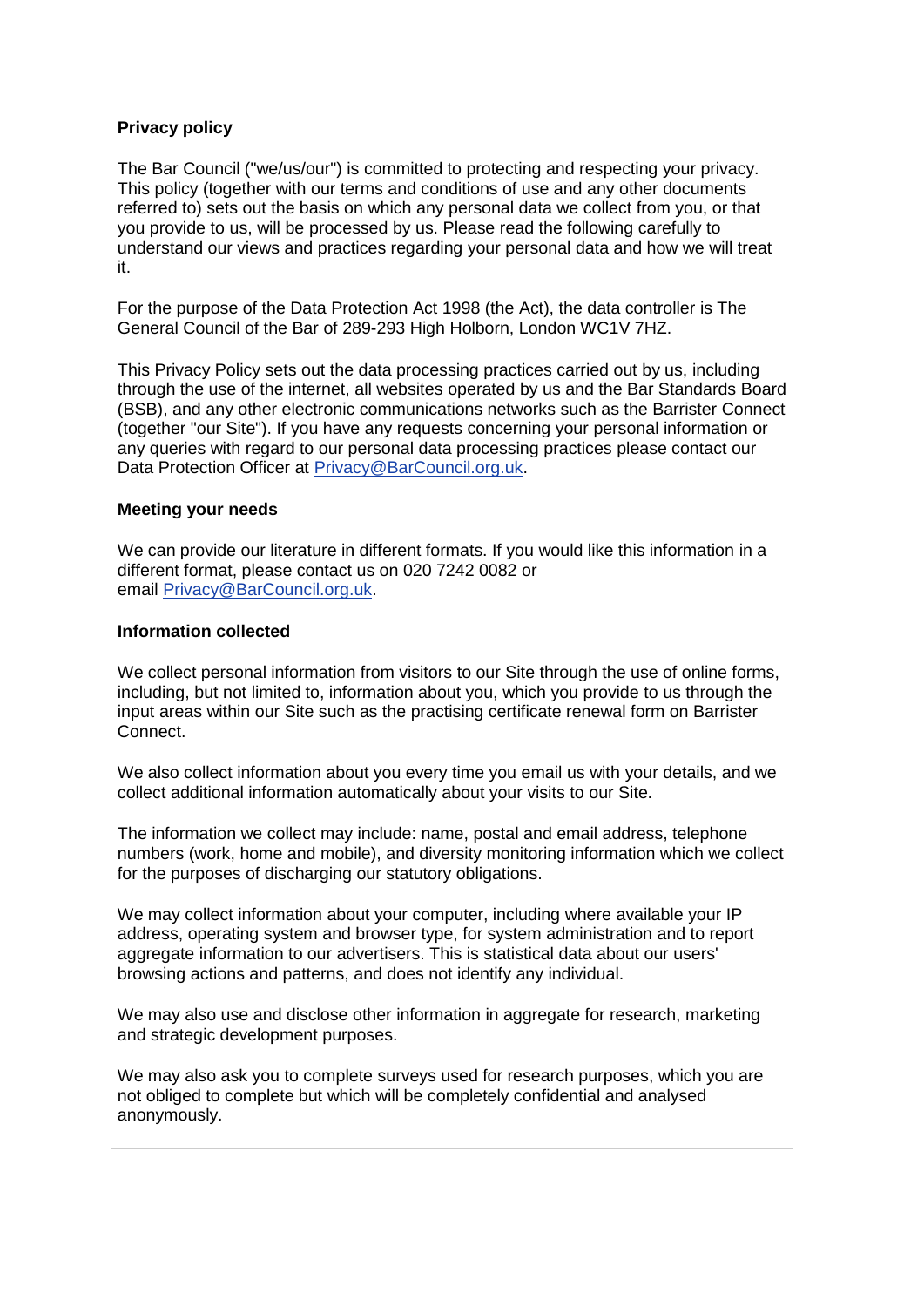Data from research will also be destroyed once it has been analysed and written up in a report.

If you contact us in any other way (for example by post, telephone, fax) we may keep a record of that contact.

We may have cause to contact you by letter, telephone, email or otherwise in relation to the purposes specified in this Privacy Policy. It is, therefore, of fundamental importance that you ensure that your records are kept up to date in accordance with the BSB Handbook, by updating your details via Barrister Connect or by informing the Records Office at [Records@BarCouncil.org.uk](mailto:Records@BarCouncil.org.uk) of any change in your circumstances. By submitting your personal information you consent to us processing your personal information in accordance with this Privacy Policy.

# **Use of personal information**

We will use personal information, as provided by you or appropriately obtained from third parties (including persons duly authorised by you to provide such information on your behalf), for the purposes listed below:

- to inform you about developments within, or pertaining to, the profession in discharging our Representational and Regulatory functions
- to provide guidance and advice in relation to both Representational and Regulatory matters for the management and support of Representational and Regulatory committees (including enabling our committee members to access papers and post comments)
- for the investigation of complaints
- to create and keep updated the Bar Directory/Legal Hub Online Directory and Barristers' Register
- to complete authorisation to practise forms and procedures (including calculation and payment of practising certificate fee)
- to enable persons with delegated responsibility for your chambers/employer to complete authorisation to practise forms and procedures on your behalf
- for applications, such as an extension of time to complete CPD hours, or QASA (Quality Assurance Scheme for Advocates) to determine the level to practise advocacy
- for the administration and provision of both education and training services and events
- for the administration of other events such as the Bar Conference and road shows
- for public relations and marketing purposes directly relating to the profession
- for the administration of membership records, including member services, membership card, Xexec and Counsel magazine subscriptions
- to keep you up to date with the range of member services, including products and benefits
- to change mailing preferences in relation to purposes other than our Representational or Regulatory functions
- to update personal data, including diversity monitoring data for the purposes of satisfying our statutory duties and meeting our regulatory objectives, and
- in any other respect that we may reasonably require in order to carry out Representational and Regulatory functions or to provide a specific service requested.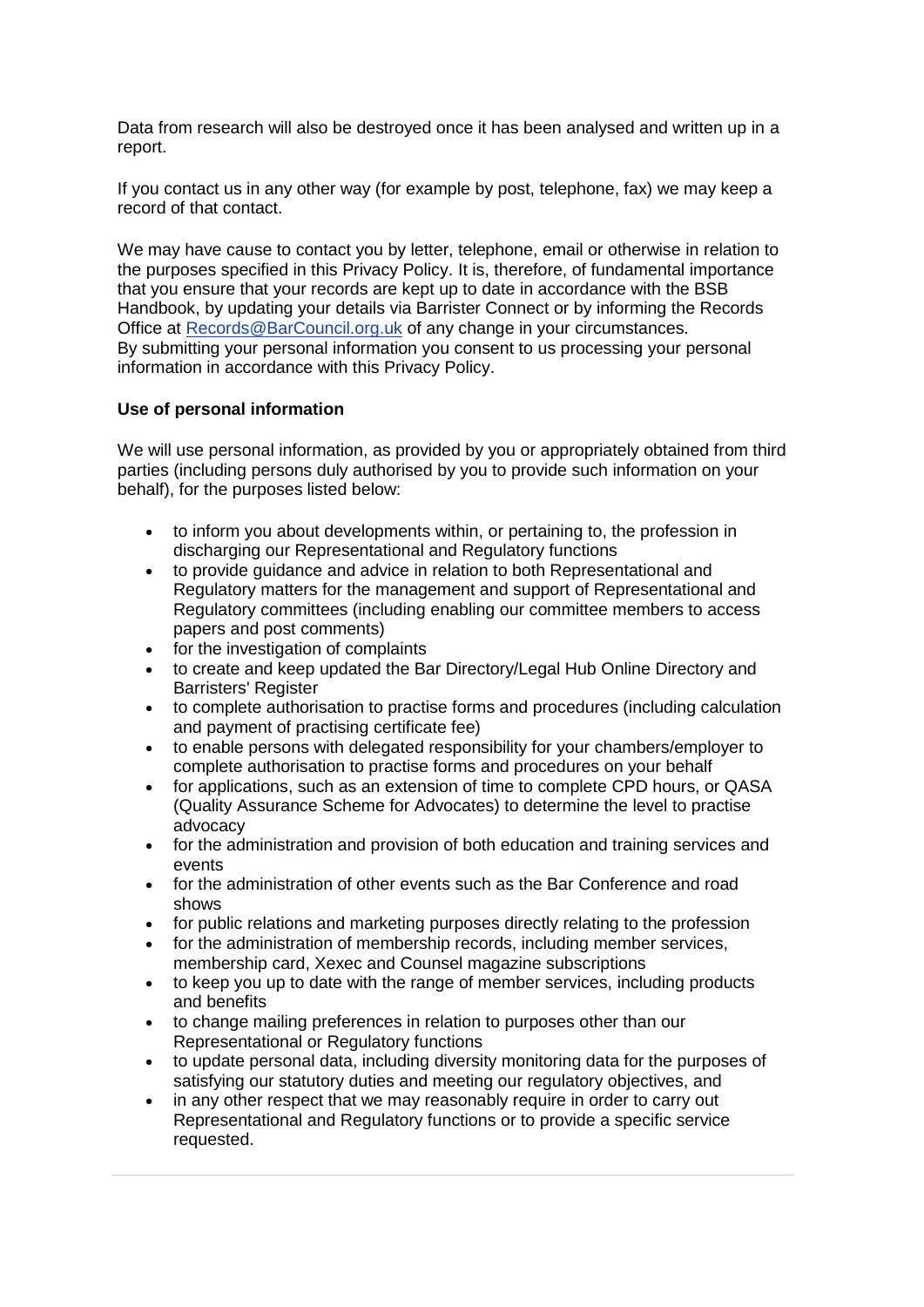# **Sensitive personal information**

We are committed to ensuring that access to the Bar should be equally open to all, irrespective of ethnicity, gender, disability, age, marriage and civil partnership, sexual orientation, gender reassignment, religion or belief and/or socio-economic background. In order to achieve this, as well as to fulfil our statutory equality obligations, we need to monitor the data trends of those entering the Bar so that we can gain a better understanding of how people from a range of backgrounds progress in their careers. We therefore strongly encourage you to submit this information.

We may ask you to submit sensitive personal information, e.g. your ethnic origin or disability information. This information is requested to enable us to meet requirements under the Equality Act 2010. By submitting such sensitive personal information to us, you explicitly consent to the collection and processing of your sensitive personal information in accordance with this Privacy policy. By submitting such sensitive personal information to us, you agree to us processing such information for the purposes described.

# **Use of sensitive personal information**

Your sensitive personal information will:

- •
- only be used for the purposes of equal opportunities monitoring and other legal requirements
- be kept confidential within the Bar Council and Bar Standards Board and will not be passed to anyone who deals with any aspect of your relationship with the Bar Council (for example, in respect of applications for pupillage or consideration of any complaints against you)
- be destroyed if you are not Called to the Bar within five years, or if you are disbarred or if you subsequently request it, and
- not be released in a form that may result in identification of individuals. Anonymised analyses may be published on the Bar Council and BSB websites.

If we alter these stipulated purposes we will notify you and will destroy your sensitive personal information if you request us to do so in the light of that. If you require further information as to why the Bar Council gathers diversity data from you, please contact the Equality and Diversity team at the Bar Council on 020 7611 1320 or email [EqualOpps@BarCouncil.org.uk.](mailto:EqualOpps@BarCouncil.org.uk)

# Storage and security of personal data

We will take all necessary reasonable steps to ensure that your data is treated securely and in accordance with this Privacy policy. All our employees are personally responsible for maintaining personal information confidentiality. We provide education and training to all our staff to remind them about their obligations. Our policies and procedures are audited and reviewed. All information that you provide to us is stored on our secure servers. Any payment transactions will be encrypted (using SSL technology). Unfortunately, the transmission of information via the internet is not completely secure. Although we will do our best to protect your personal data, we cannot guarantee the security of your data transmitted to our Site; any transmission is at your own risk. Once we have received your information, we will use strict procedures and security features to try to prevent unauthorised access.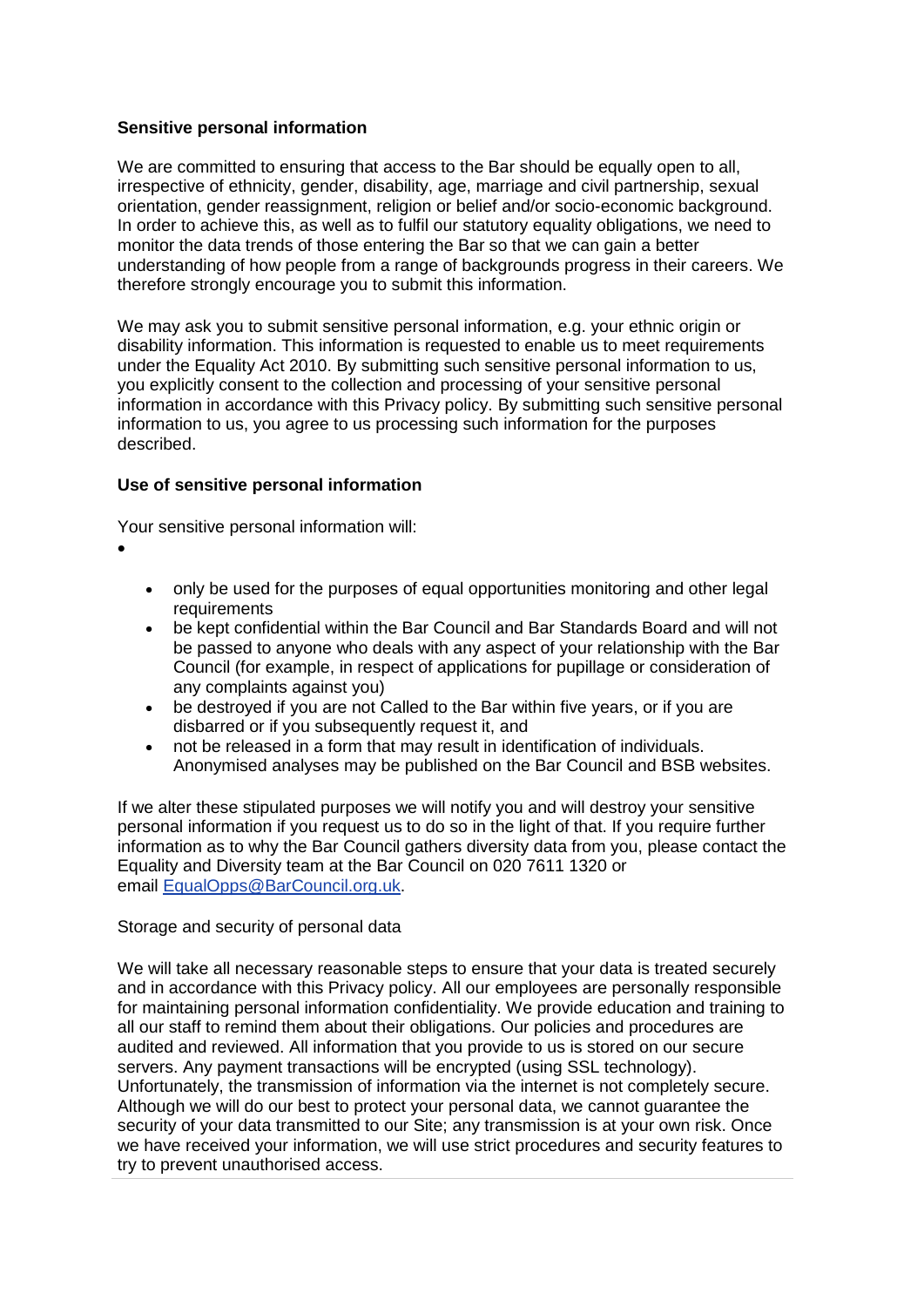### **Data Protection accountability**

The Bar Council has appointed a Data Protection Officer responsible for the processing of personal data:

Data Protection Officer The Bar Council 289-293 High Holborn London WC1V 7HZ [Privacy@BarCouncil.org.uk](mailto:Privacy@BarCouncil.org.uk)

The Bar Council has formally notified the Information Commissioner's Office (ICO) of its personal data processing. These details are publicly available via the ICO website [\(https://ico.org.uk/\)](https://ico.org.uk/). Our registration number is Z6471364.

#### **Use of cookies**

We may use cookies on our Site. A cookie is a small piece of information sent by a web server to a web browser, which enables the server to collect information from the browser. This small piece of information will be revealed to us when you visit our Site. Find out more about the use of cookies on: [http://www.allaboutcookies.org/.](http://www.allaboutcookies.org/)

We use cookies to identify you when you visit our Site and monitor your use of our Site, including in order to determine the time of submission of your application. Other than as stated in this Privacy Policy we do not use cookies to collect other additional information about you.

The law about cookies changed in May 2011. Websites must get your agreement before they set a cookie on your computer or handheld device. We are working to find the best way to get your agreement to set cookies without disrupting your experience of our Site. In the meantime, you should be aware that most browsers allow you to turn off cookies or to receive a warning before a cookie is stored on your hard drive. Please refer to your browser instructions or help screen to learn more about how to do this. However, please note that should you decide to disable any cookies we place on your computer you may not be able to use certain services or facilities on our Site.

#### **Disclosures and sharing information**

We will follow the appropriate legal requirements to ensure that no third parties see your personal information except as set out in this Privacy Policy.

Certain Acts of Parliament oblige us to disclose information about our members to certain bodies with statutory powers. For example, we may be required to provide information to the Legal Services Ombudsman and the Office of the Immigration Services Commissioner.

Your information may also be shared with Specialist Bar Associations, Circuits and Inns in order to keep their records up to date and administer your relationship with them.

Sometimes we also need to provide information to external agencies so that they can provide a particular service for us, such as the production of the Bar Directory, Bar membership card or Xexec. In these circumstances we always ensure that the information is safe and secure, and that the contracted parties abide by the provisions of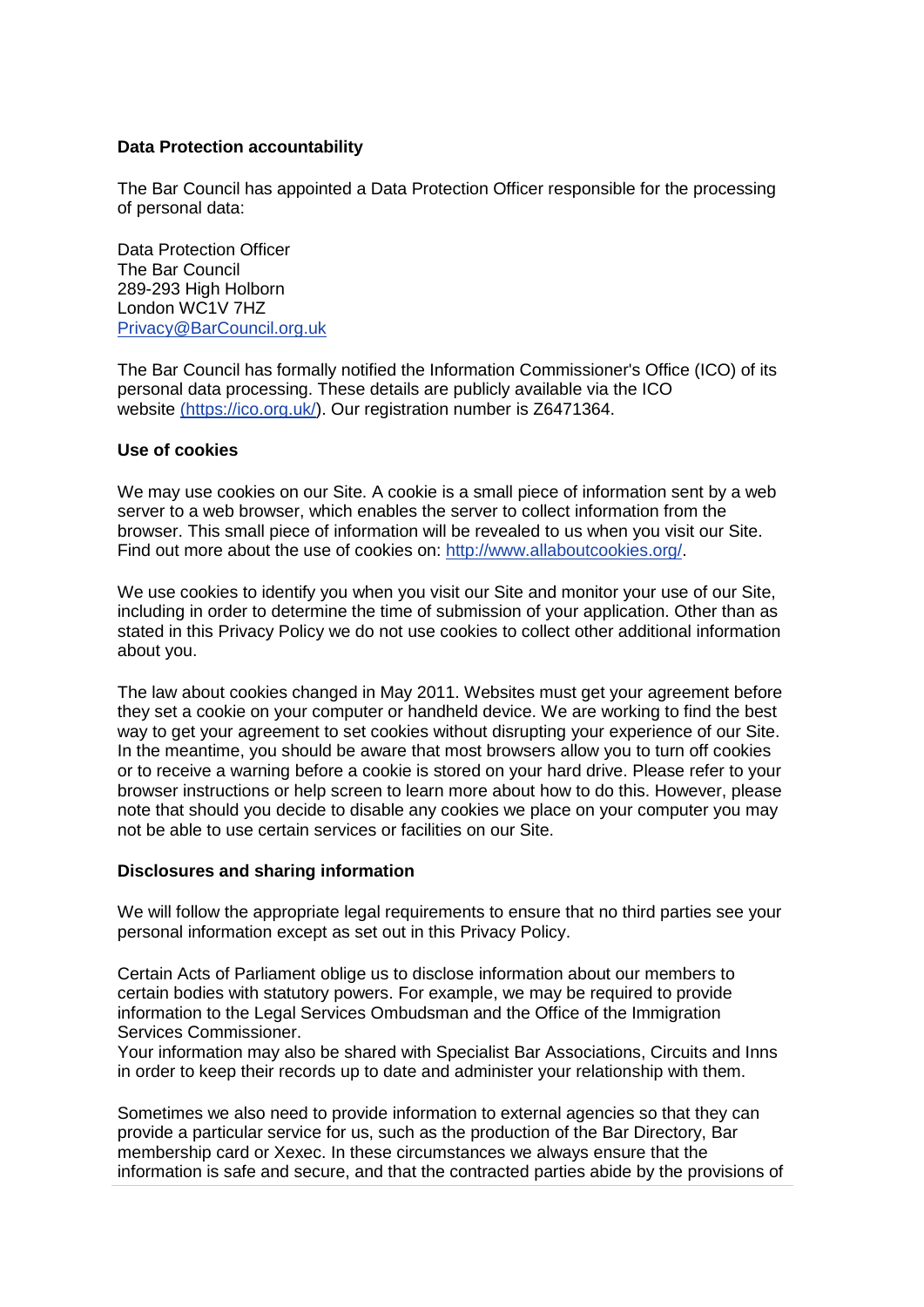applicable data protection laws.

We may contact you by letter, telephone, email or otherwise to acquaint you with a matter of potential benefit and interest to you both personally and professionally as a barrister.

### **Your rights**

### **Marketing communications**

You have the right to ask us not to process your personal data for marketing purposes. We will usually inform you (before collecting your data) if we intend to use your data for such purposes or if we intend to disclose your information to any third party for such purposes. You can exercise your right to prevent such processing in a number of ways including:

choosing your initial preferences when registering via Barrister Connect, changing your chosen preferences via Barrister Connect, or by using the unsubscribe link at the bottom of marketing communications you may receive. You can also opt out of our use of your personal information specifically for marketing purposes by informing the Records Office by writing to us at 289-293 High Holborn, London WC1V 7HZ or by emailing [Records@BarCouncil.org.uk.](mailto:Records@BarCouncil.org.uk)

Should you choose to opt out of marketing communications you will be foregoing the opportunity to find out about a burgeoning range of opportunities that have been negotiated on behalf of the profession by the Member Services team.

# **Access to your information**

The Act affords you the right of access to the personal information we hold about you and further permits us to charge you a fee of £10 for providing this service. If you wish to exercise this right you should submit a subject access request, together with the fee, to the Bar Council's Data Protection Officer at the address provided above. If it transpires that any information we hold is inaccurate or incorrect you should inform us immediately so that it can be amended.

#### **Internet-based transfers**

Given that the internet is a global environment, using the internet to collect and process personal data necessarily involves the transmission of data on an international basis. Therefore, by browsing our Site and communicating electronically with us, you acknowledge and consent to our processing of personal data in this way. We will endeavour at all times to protect all personal information collected through our Site in accordance with applicable data protection laws.

# **Telephone calls**

We may record telephone conversations to offer you additional security, resolve complaints and improve our service standards. Conversations may also be monitored for secretariat staff training purposes.